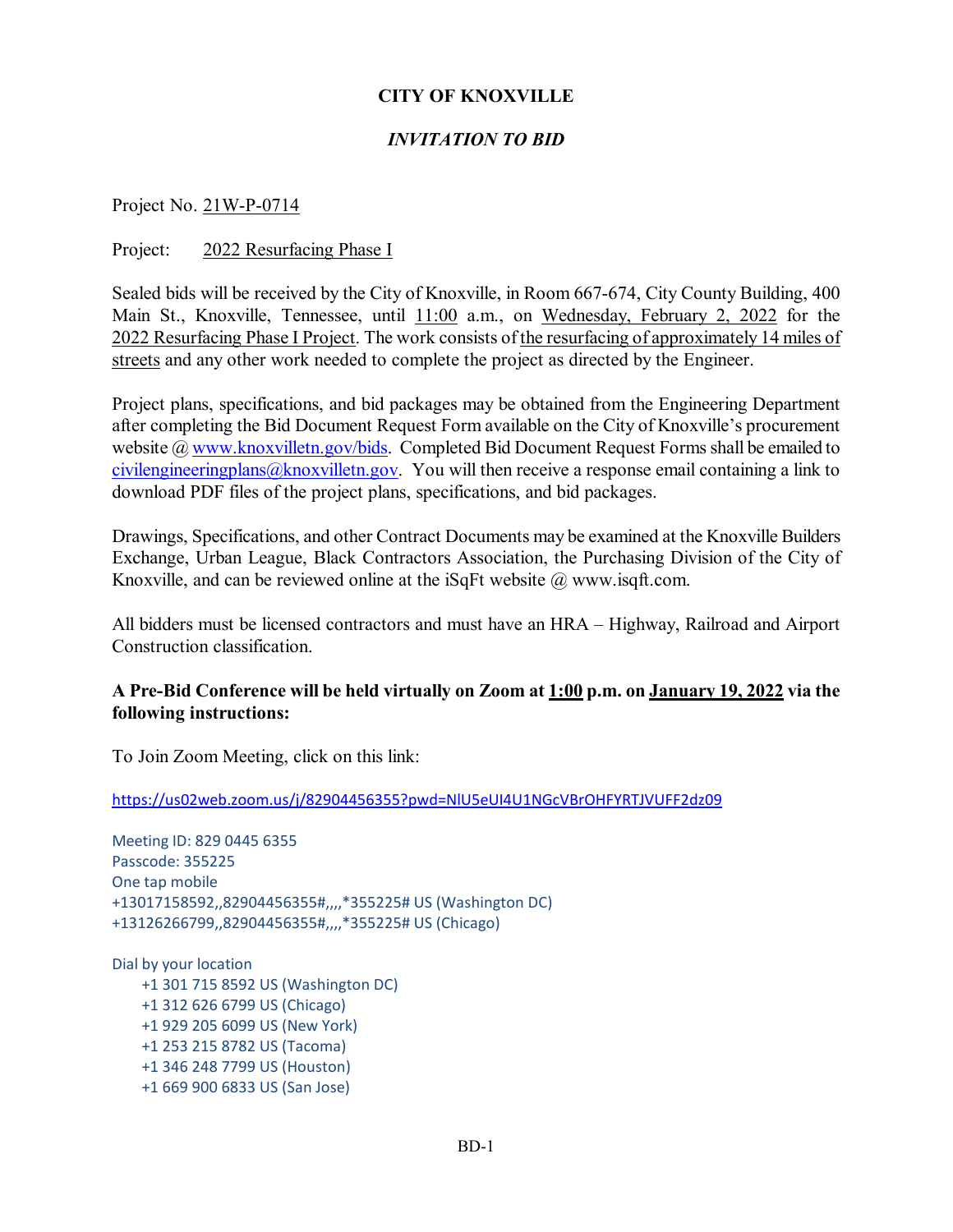Meeting ID: 829 0445 6355 Passcode: 355225 Find your local number:<https://us02web.zoom.us/u/kiuFUD2Rr>

**All interested potential bidders are strongly encouraged to view the "Invitation to Bid and Information for Bidders" on the City of Knoxville's procurement website @ www.knoxvilletn.gov/bids.**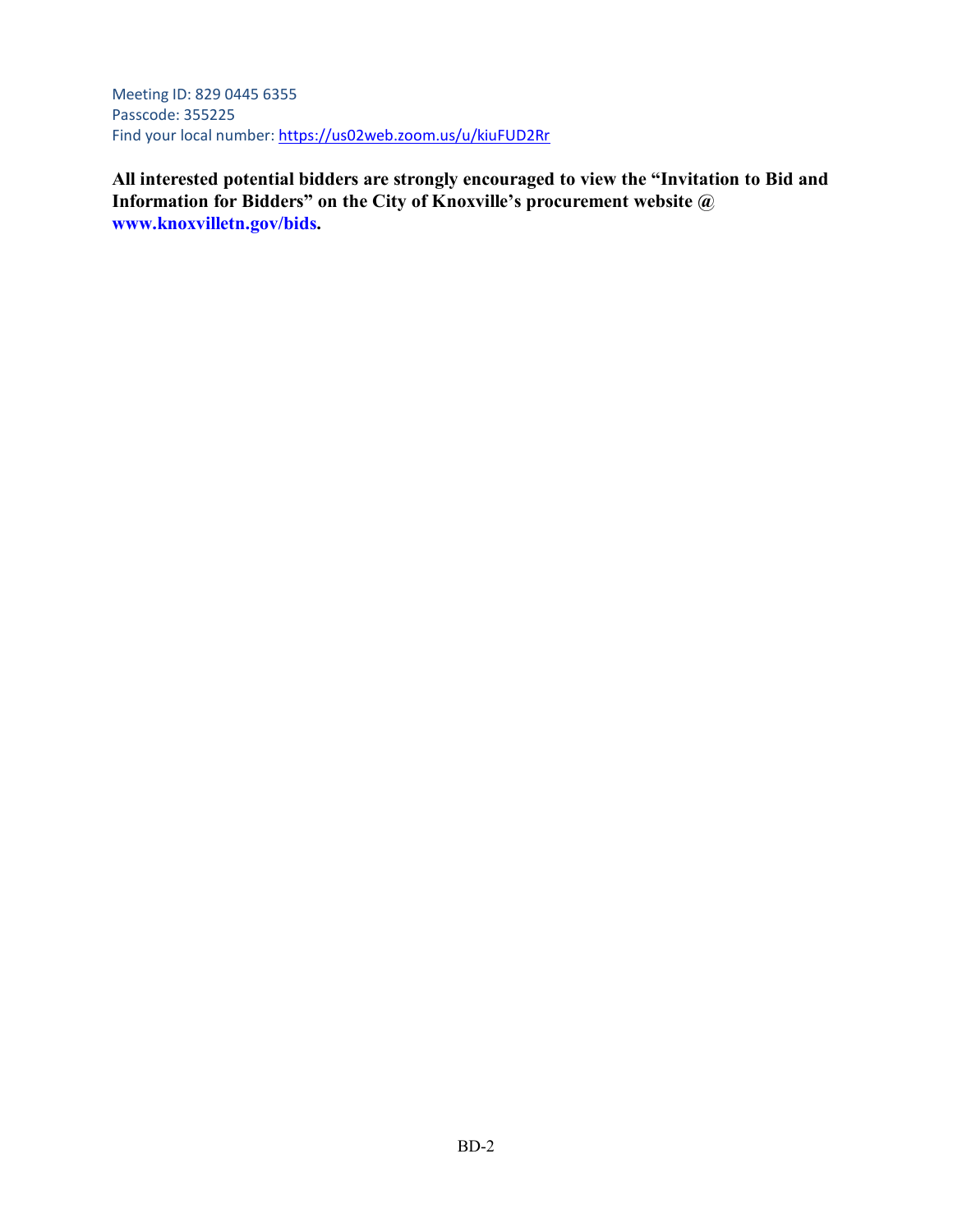### INFORMATION FOR BIDDERS

Bids will be received by the City of Knoxville, Tennessee (Herein called the "Owner") by the Purchasing Division of the City of Knoxville, acting for the Mayor, in Room 667-674, City County Building, 400 Main Avenue, Knoxville, Tennessee, 37902 until 11:00 A.M. on February 2, 2022, and then at said office publicly opened and read aloud. To attend the bid opening via Zoom, please follow the instructions below:

To Join Zoom Meeting, click here:

<https://us02web.zoom.us/j/81924287598?pwd=T29sQzh1UTlQank2RGc1aWtaYkZJZz09>

Meeting ID: 819 2428 7598 Passcode: 267382 One tap mobile +13017158592,,81924287598#,,,,\*267382# US (Washington DC) +13126266799,,81924287598#,,,,\*267382# US (Chicago)

Dial by your location +1 301 715 8592 US (Washington DC) +1 312 626 6799 US (Chicago) +1 929 205 6099 US (New York) +1 253 215 8782 US (Tacoma) +1 346 248 7799 US (Houston) +1 669 900 6833 US (San Jose) Meeting ID: 819 2428 7598 Passcode: 267382 Find your local number:<https://us02web.zoom.us/u/kdmTg5MebD>

Each Bid must be submitted in a sealed envelope, addressed to the Purchasing Division for the City of Knoxville; Room 667-674, City County Building; 400 Main Street; Knoxville, Tennessee 37902. If forwarded by mail, the sealed envelope containing the Bid must be enclosed in another envelope addressed to the Owner.

Bids may also be submitted electronically through the City's Procurement website. DO NOT EMAIL YOUR SUBMISSION. All proposers/bidders must register as a vendor in order to submit an electronic file.

Step One: Register as a City of Knoxville vendor (Vendors are encouraged to complete this step now to ensure seamless submission process prior to deadline.)

To register as a vendor: Visit the website at [www.knoxvilletn.gov/purchasing](http://www.knoxvilletn.gov/purchasing)

Click the "Vendor Registration" tab; then "Click here to register as a City of Knoxville Vendor" Follow the prompts to complete online registration. Note: You will be asked for a PIN. This PIN will be emailed to you and may have been sent to your spam or junk folder. DO NOT WAIT UNTIL SUBMISSION DEADLINE TO REGISTER AS A VENDOR. The electronic submission link will be disabled at 11:00:00 a.m. Eastern time. Vendors will not have the ability to submit any electronic files once the deadline has passed and the City will accept no late submissions.

Step Two: Submit all materials electronically as two (2) files to City's Procurement website PRIOR to 11:00:00 a.m. (Eastern Time) on February 2, 2022. To submit electronic file: Visit the procurement website at [www.knoxvilletn.gov/bids](http://www.knoxvilletn.gov/bids)

Click "ITB – 2022 RESURFACING PHASE I"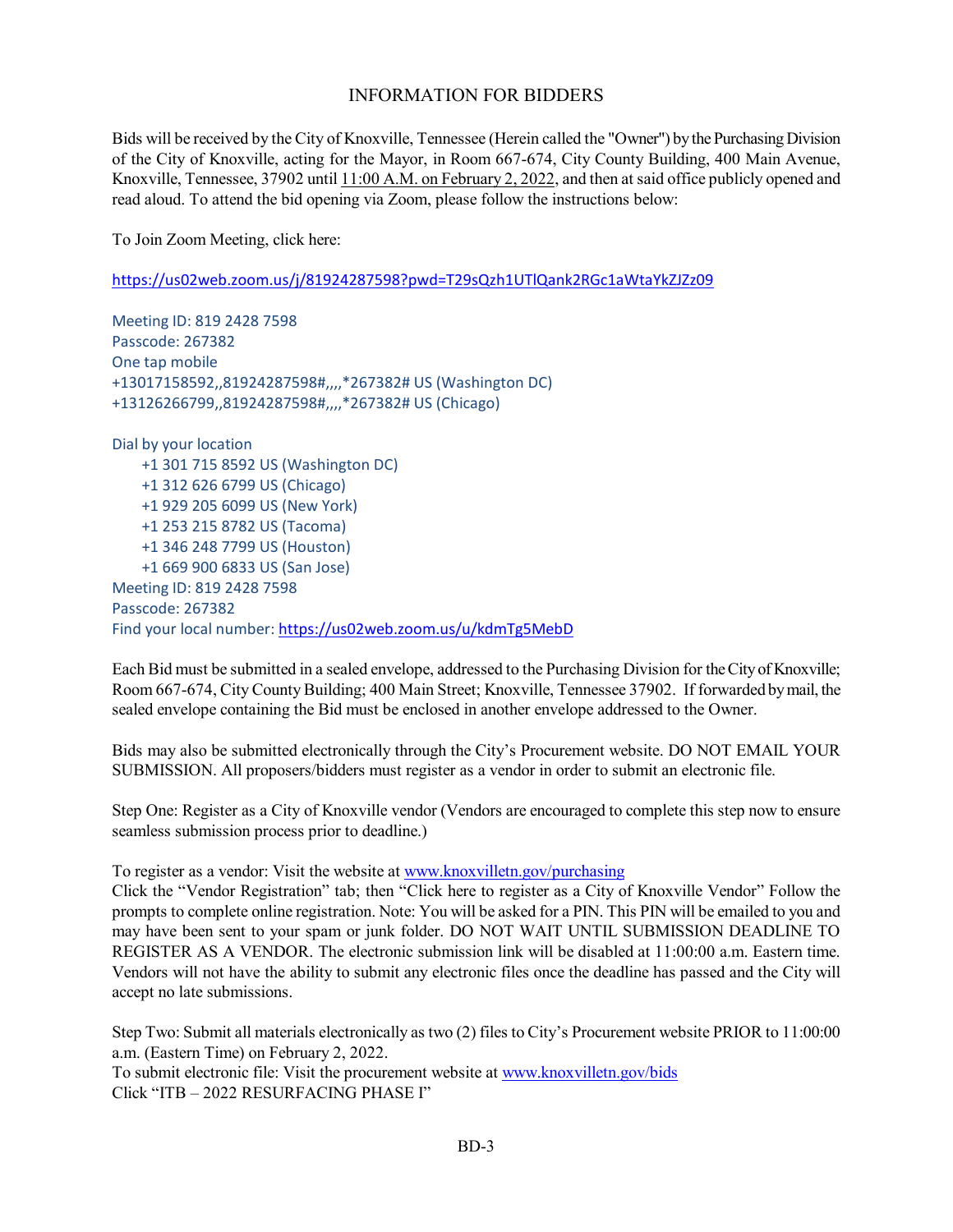Click "Submit Bid" (red button located at top of screen)

Follow the prompts to upload and submit electronic file. Submit only two (2) submission files, one for the Outside of the Envelope and one for your Bid. Files MUST be named as the firm's name followed by the title of the project. Example: BobsBurgers – 2022 RESURFACING PHASE I Outside of the Envelope.pdf and BobsBurgers – 2022 RESURFACING PHASE I Bid. Should you need to merge multiple documents into one PDF, please utilize Google to download a free software intended for merging pdf documents.

No bid will be received or accepted after the above-specified time for the opening of bids. Bids that arrive late due to the fault of U.S. Postal Service, United Parcel Services, DHL, FEDEX, any delivery/courier service, or any other carrier of any sort are still considered late and shall not be accepted by the City. Such bids shall remain unopened and will be returned to the submitting entity upon request.

All Bids must be made on the required bid form supplied with the Contract documents. All blank spaces for bid prices must be filled in, in ink or typewritten, and the bid form must be fully completed and executed when submitted. Only one copy of the bid form is required.

All Bidders must be licensed contractors as required by the Contractors Licensing Act of 1994, and all Acts amendatory thereof and must have an HRA - Highway, Railroad and Airport Construction classification. Bidder's name, address, license number, date of expiration of license, and that part of the license classification applying to the Bid must be placed on the sealed envelope containing the bid. Prior to submitting their bids, bidders are to be registered with the Purchasing Division through the City of Knoxville's online Vendor Registration system. Instructions for registering on-line are available a[t www.knoxvilletn.gov/purchasing.](file://KNOXLAN/Purchasing/Common/PURCHASING%20DOCUMENTS%20AND%20TEMPLATES/ITB%20Template/www.knoxvilletn.gov/purchasing) **Bid submissions from unregistered bidders may be rejected.**

If applicable, sub-contractors for electrical work, plumbing work, and HVAC must be shown on the outside of the envelope along with their respective license numbers, expiration date, and classification; where the total cost of the masonry portion of the project exceeds \$100,000 in materials and labor, the license number, expiration date, and classification must be listed on the outside of the envelope for the masonry sub-contractor. The envelope must be plainly marked, "Bid on (project) to be opened on (date) at (time)," otherwise the bid cannot be opened or considered. Any bid envelope which contains the listing of more than one contractor in each classification shall be considered in violation and the bid shall not be opened or considered. These requirements are detailed in Tennessee Code Annotated § 62-6-119 (B), the State of Tennessee, Department of Commerce and Insurance Board for licensing contractors can provide additional information if required.

Attention is called to Chapter 2, Article VIII (Procurement Code) of the Knoxville City Code, which requires that prevailing wages shall be paid workmen on all buildings and construction projects wherein any City funds are expended for such purposes. The Contractor agrees to comply with and to post the prevailing wage laws as provided in the "Prevailing Wage Act of 1975," Tennessee Code Annotated § 12-4-401 et seq. For the purpose of this contract the prevailing wage rates shall be the wage rate incorporated in these documents. The City reserves the right to demand the payroll records of Contractor at any time to monitor compliance with the wage rate/discrimination clause(s). Failure by Contractor to provide City with said records within ten working days of the written notice shall constitute a breach of this agreement.

Any Bid may be withdrawn prior to the above scheduled time for the opening of the Bids or authorized postponement thereof. Any Bid received after the time and date specified shall not be considered. No Bidder may withdraw a Bid within ninety (90) days after the actual date of the opening thereof. Should there be reasons why the Contract cannot be awarded within the specified period, the time may be extended by mutual agreement between the Owner and the Bidder.

Bidders must satisfy themselves of the accuracy of the estimated quantities in the Bid Schedule by examination of the site and a review of the drawings and Specifications including addenda. After Bids have been submitted, the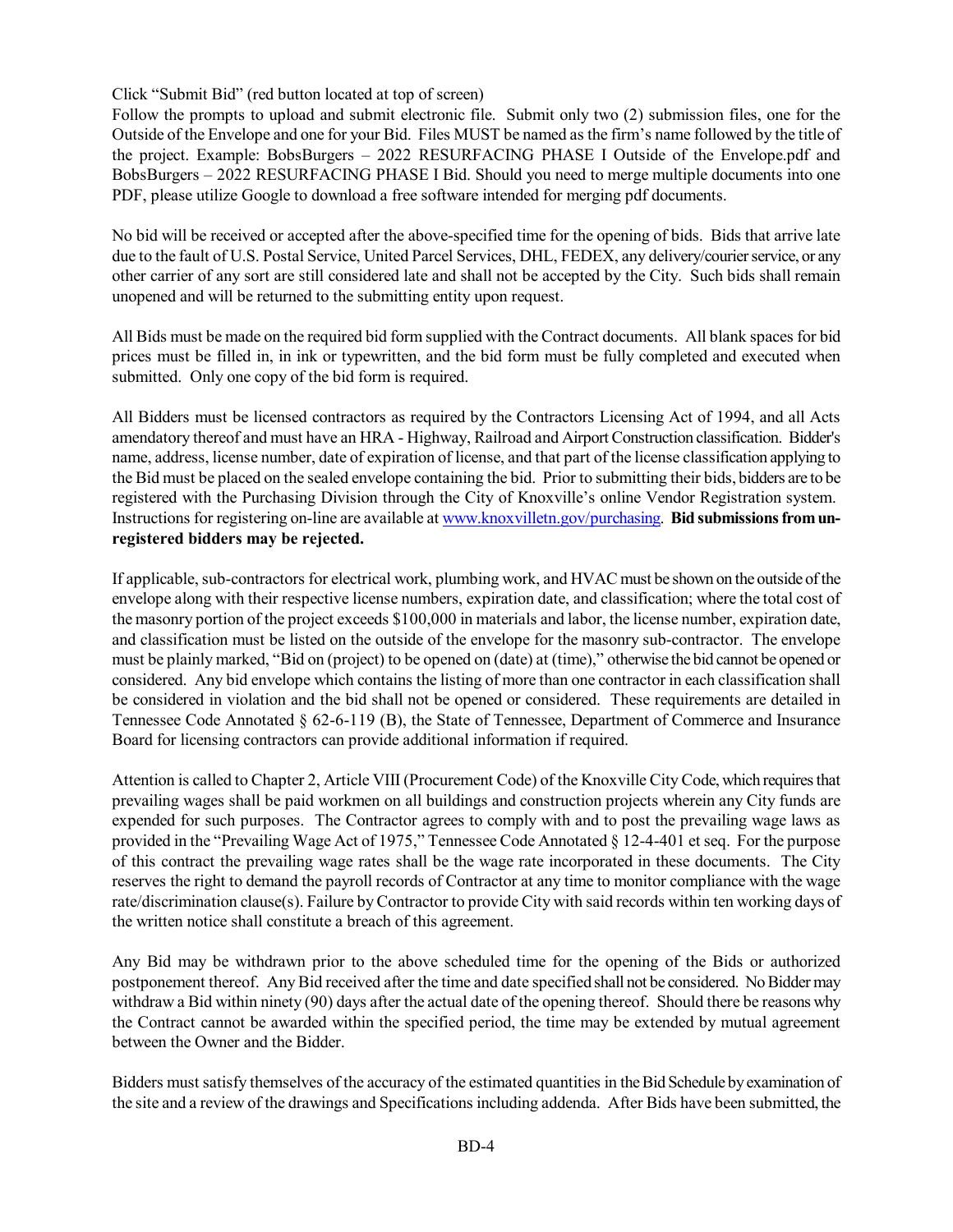Bidder shall not assert that there was a misunderstanding concerning the quantities of work or of the nature of the work to be done. When discrepancies occur between unit prices and total prices on the Bid Schedule, the total price submitted for each pay item will be maintained and corrections will be made to the unit prices.

The Contract documents contain the provisions required for the construction of the project. Information obtained from an officer, agent, or employee of the Owner or any other person shall not affect the risks or obligations assumed by the Contractor or relieve him from fulfilling any of the conditions of the Contract.

Inquiries pertaining to this ITB shall be made in writing and be in the hands of the Purchasing Division by the close of the business day on Wednesday, January 26, 2022. Questions can be submitted by letter, fax (865-215- 2277), or email to the Purchasing Agent of the City of Knoxville (powens@knoxvilletn.gov) or City County Building; 400 Main Street; Room 667-674; P.O. Box 1631; Knoxville, TN 37901. The City is not responsible for oral interpretations given by any City employee, representative, or others; and no interpretation of the meaning of the plans, specifications, or other pre-bid documents will be made to any bidder orally. The issuance of written addenda is the only official method whereby interpretation, clarification, or additional information can be given. To be given consideration, such requests/questions must be received at least five (5) business days prior to the date fixed for the opening of bids. Any and all such interpretations and any supplemental instructions will be in the form of written addenda to the specifications which, if issued, will be posted to the City's website at [www.knoxvilletn.gov/bids.](http://www.knoxvilletn.gov/bids) Submitting organizations are strongly encouraged to view this website often to see if addenda are posted. Failure of any bidder to receive any such addendum or interpretation shall not relieve such Bidder from any obligation under his bid as submitted. All addenda so issued shall become part of the Contract Documents.

All Bids must be signed in full by the Bidder or Bidders in their business name or style and must show his or their complete address. If the Bidder be a firm or a corporation, the signature shall be a duly authorized member of the firm or officer of the corporation stating his official title or position with such firm or corporation, with the corporate seal attached, attested to by the proper officer. If the Bidder be a firm, the full names and addresses of all members of the firm must be shown. If the Bidder be a corporation, the name of the state under the laws of which it is incorporated must be shown. If the Bid is signed in the name of an agent, legal evidence of his authority to bind his principals must accompany the papers.

All Bids exceeding \$100,000 must be accompanied by a Bidder's Bond equal to 5 percent of the bid price, executed by the Bidder and a surety company authorized to transact business in the State of Tennessee or by a cashier's or certified check on a duly authorized bank made payable to the City of Knoxville, as a guarantee that, if the Bid is accepted, the required Contract will be executed and the required Performance and Payment Bonds furnished. As soon as the bid prices have been compared, the Owner will return the bonds of all except the three lowest responsible Bidders. When the Agreement is executed, the bonds of the two (2) remaining unsuccessful Bidders will be returned. The Bid Bond of the successful Bidder will be retained until the Payment Bond and Performance Bond have been executed and approved, after which it will be returned.

A Performance Bond and a Payment Bond, each in the amount of one hundred percent (100%) of the Contract price, with a corporate surety approved by the Owner, will be required for the faithful performance of the Contract.

Attorneys-in-fact who sign Bid Bonds and Performance Bonds must file with each bond a certified and effective dated copy of their power of attorney.

The party to whom the Contract is awarded will be required to execute the Agreement and obtain the Performance Bond and Payment Bond within fifteen (15) days from the date when notice of award is delivered to the Bidder. The notice of award shall be accompanied by the necessary Agreement and bond forms. In case of failure of the Bidder to execute the Agreement, the Owner may at his option consider the Bidder in default, in which case the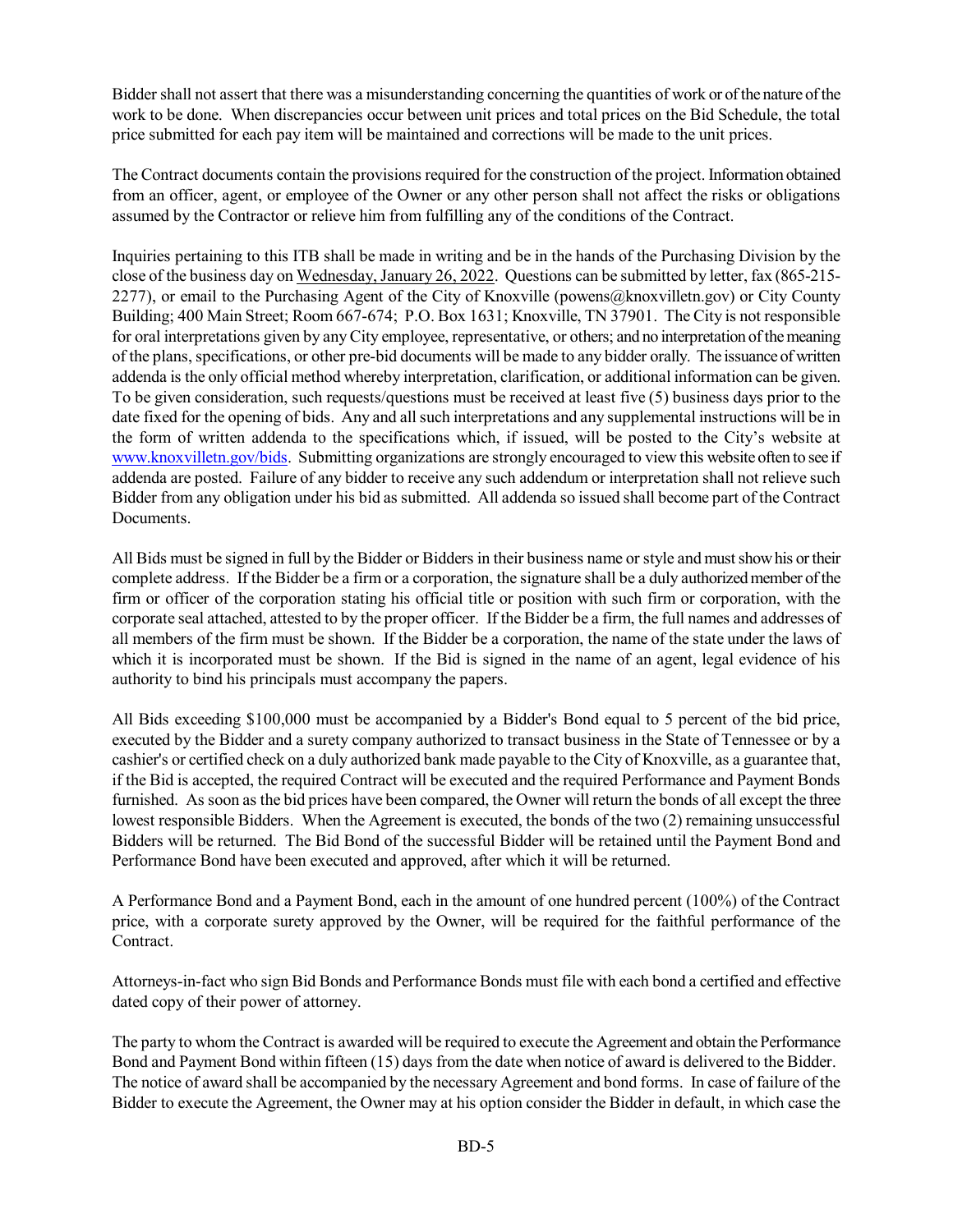Bid Bond accompanying the proposal shall become the property of the Owner.

The Owner within ninety (90) calendar days of receipt of acceptable Performance Bond, Payment Bond, and Agreement signed by the party to whom the Agreement was awarded shall sign the Agreement and return to such party an executed duplicate of the Agreement. Should the Owner not execute the Agreement within such period, the Bidder may by written notice withdraw his signed Agreement. Such notice of withdrawal shall be effective upon receipt of the notice by the Owner.

Notice to proceed shall be issued within ninety (90) days of the execution of the Agreement by the Owner. Should there be reasons why the notice to proceed cannot be issued within such period, the time may be extended by mutual agreement between the Owner and Contractor. If the Notice to Proceed has not been issued within the ninety (90) day period or within the period mutually agreed upon, the Contractor may terminate the Agreement without further liability on the part of either party.

The Owner may make such investigations as he deems necessary to determine the ability of the Bidder to perform the work, and the Bidder shall furnish to the Owner all such information and data for this purpose as the owner may request. The Owner reserves the right to reject any Bid if the evidence submitted by, or investigation of, such Bidder fails to satisfy the Owner that such Bidder is properly qualified to carry out the obligations of the Agreement and to complete the work contemplated therein.

Award will be made as a whole to one Bidder. By execution and delivery of a bid submission, the bidder agrees that any additional terms and conditions, whether submitted to the City purposely or inadvertently, shall have no force or effect.

All applicable laws, ordinances, and the rules and regulations of all authorities having jurisdiction over construction of the project shall apply to the Contract throughout. Attention is called to Section 2-1016 et seq. of the Knoxville City Code, which requires that prevailing wages shall be paid workmen on all buildings and construction projects wherein any City funds are expended for such purposes. The Contractor agrees to comply with and to post the prevailing wage laws as provided in the "Prevailing Wage Act of 1975," Tennessee Code Annotated 12-4-401 et seq.

Each Bidder is responsible for inspecting the site and for reading and being thoroughly familiar with the Contract documents. The failure or omission of any Bidder to do any of the foregoing shall in no way relieve any Bidder from any obligation in respect to his Bid.

Further, the Bidder agrees to abide by the requirements under Executive Order No. 11246, as amended, including specifically the provisions of the equal opportunity clause set forth in the General Conditions. Attention is also called to Section 15-26 of the Knoxville City Code, requiring and defining a non-discrimination clause which shall be contained in all Contracts with the City of Knoxville wherein City funds are expended for the purpose of construction, alteration, repair of demolition of any building, street, alley or sewer, or for the providing of any services, and all leases, franchises or concession through which property of the City of Knoxville is to be used.

All bidders must comply with Title VI of the Civil Rights Act of 1964, as codified in 42 U.S.C. 2000 (d). The successful bidder must follow Title VI guidelines in all areas including hiring practices, operating facilities, insurance, and wages. The City of Knoxville reserves the right to review all compliance records by a contract compliance officer designated by the City. The Drug Free Workplace Affidavit form must be submitted with the bid.

The Drug Free Workplace Affidavit, the Non-Collusion Affidavit, the Iran Divestment Act Form, and the Subcontractor/Consultant Statement from the Diversity Business Enterprise Program packet, fully executed, must be submitted with the bid.